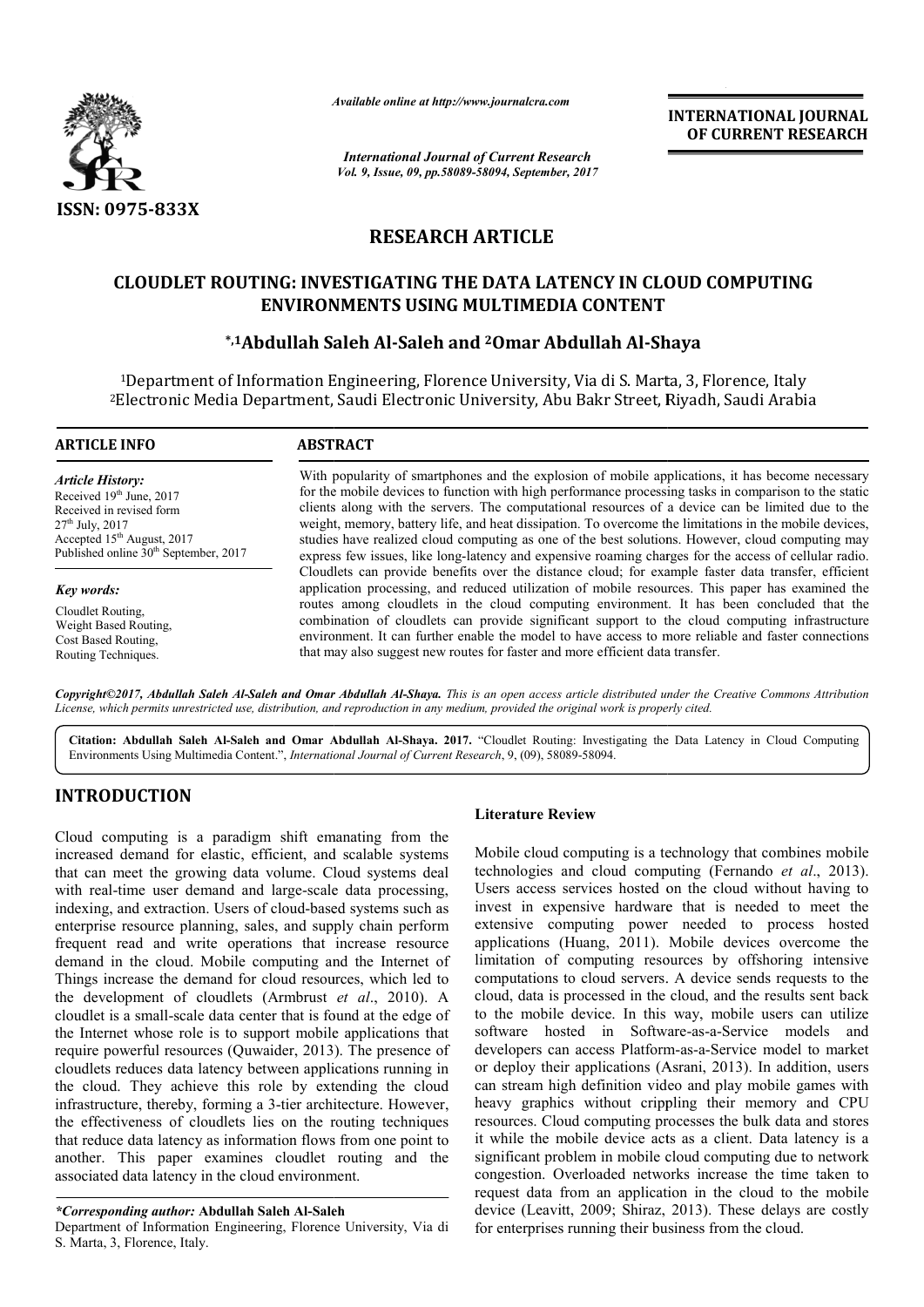Cloud computing is distributed and clients can request data from applications hosted in the farthest end of the world. In this case, data latency depends on the Internet traffic between the client and server and the bandwidth allocated to those services. In addition, virtualization increases latency since it adds another layer of hypervisors running virtual machines and communicating over virtual networks. As a result, there are packet delays as data travels over multiple layers before getting to the network to content with other Internet traffic.

Wireless networks have frequent intermittent data transfers and varying data rates due to challenges of coverage. Unlike wired broadband that has fixed physical links, mobile networks can experience longer latency due to weather and dynamic resource demand (Tandon, 2016). Further, processing time in the cloud and on the device can add data latency. As a result, it becomes difficult for mobile devices to access the cloud infrastructure directly. The problem is solved by deploying small-scale data centers at the edge of the Internet. These data centers are known as cloudlets and they allow mobile devices to access cloud applications without having to send request to the main cloud network. This reduces data latency and provides powerful resources for these devices by reducing the distance that data packets have to travel from the cloud infrastructure to the client. Nonetheless, cloudlets do not address the issue of data latency entirely despite their efficient routing protocols.

A cloudlet is an architectural element that occupies the middle section of a 3-tier hierarchy consisting of mobile devices, cloudlet, and the cloud (Jararweh *et al*., 2016). It serves the role of a data center that brings the cloud closer to the end user. Cloudlets have four primary attributes namely soft state, powerful, logical proximity, and standard technology. They exist in a soft state to avoid the management burden associated with a hard state. Further, they contain sufficient power that helps them offload intensive computations from mobile devices. Logical proximity refers to the ease of accessibility in a few hops compared to ordinary cloud applications. Nonetheless, cloudlets use standard cloud computing technologies presence in EC2 or OpenStack clouds (Ha, 2015). These characteristics allow mobile resource-intensive applications such as Apple's Siri to perform speech recognition in cloudlets rather than in the cloud that experiences network latency. In addition, cloudlets can be easily deployed as virtual machines in a container and they can be automated to autoscale and launch new containers when there is a hardware or software failure.

Cloudlets also support rapid provisioning since speed is a critical element when launching new machines or applications (Lewis *et al*., 2014). Cloudlets, unlike data centers, support agile deployment of virtual machine images. In this way, users do not have to upload custom images over the network to deploy a new cloudlet since they can deploy new virtual machines easily. In addition, fast hand-off in cloudlets increases transparency in mobile users. Services are handed over from one cloudlet to another as a way of maintain service consistency. The virtual machine hand-off capability avoids long response times as the logical distance between nodes increases. Resource constraints in the cloud lead to latency that affects business activities. Jitter and latency degrade services, which makes then unusable or they have poor performance (Satyanarayanan, 2013). In this way, speed in cloudlets is an admirable quality to the growing dependence of internet of things and mobile devices. Cloudlets reduce data latency by caching content, which reduces the calls made to cloud servers to fetch data (Tawalbeh, 2015). They also provide overlay routing and diverse paths that can be used to transfer data. Overlay routing is creating new routes on top of existing ones to connect cloudlets and service provides. This process provides better paths that data can use from one cloudlet to another and to the device. In this way, cloudlets help mobile devices avoid network latency that strains resources such as phone batteries. Satyanarayanan *et al*. argue that latency hurts user interaction by creating delays that interfere with the usability of a system (Satyanarayanan *et al*., 2009). In the cloud, minimal interactions with a user application can increase the execution time as a result of WAN delays and jitter. These parameters are difficult to control at the WAN level and they mainly affect intense applications such as augmented reality. Lagar-Cavilla *et al*. conducted a study that shows that latency leads to a negative impact on user interaction even on networks that have sufficient bandwidth (Lagar-Cavilla, 2007). In a different study, Tolia, David, and Satyanarayanan concluded that the perceived quality of thinclient depends on the end-to-end latency and application interactivity (Tolia, 2006). Despite the current innovation, WAN latency might not improve since companies mainly focus on security, energy efficiency, resource management, and bandwidth. In this way, techniques such as overlay networks and energy-saving modes in mobile devices increase end-to-end latency. As a result, network has increased tremendously over the years, but latency is a persistent problem.

Researchers propose multiple ways of addressing data latency in cloudlets. Elbamby, Bennis, and Saad propose the use of proactive networks that have content caches whereby the system anticipates the type of data that users might access and prefetch it during off-peak periods (Elbamby *et al*., 2017). This approach reduces the burden on backhaul links during peak periods when there is a high demand for data. On the other hand, Chamola, Tham, and Chalapathi propose the use of load balancing and latency-aware task assignment systems (Chamola, 2017). This deployment minimizes latency by avoiding overloaded networks.

#### **Routing in Cloudlets**

There are multiple routing techniques employed to transmit data in cloud computing. The type of routing has an impact on the latency since it determines the amount of hops that data travels before reaching the end user. The Distributed Hash Table (DHT) is a popular routing popular used in cloudlets and point-to-point networks (Tsu-Shiuan, 2012). In a DHT network, every file name is hashed and assigned to a unique key using a hash function. These hashes contain a key and the location of the file associate with that key. Every node in the network maintains a routing table that contains the location and files are retrieved from the peer closest to the requesting node. Although it is an effective protocol, DHT relies on broadcast to maintain consistency in the routing tables (Dabek *et al*., 2004). When a node leaves the network, the remaining ones have to update their routing tables to maintain the integrity of the network. In this way, there is a scalability issue and protocol is slow since it uses both network and application layers. In addition, network latency occurs due to regular updates as nodes join and leave the network.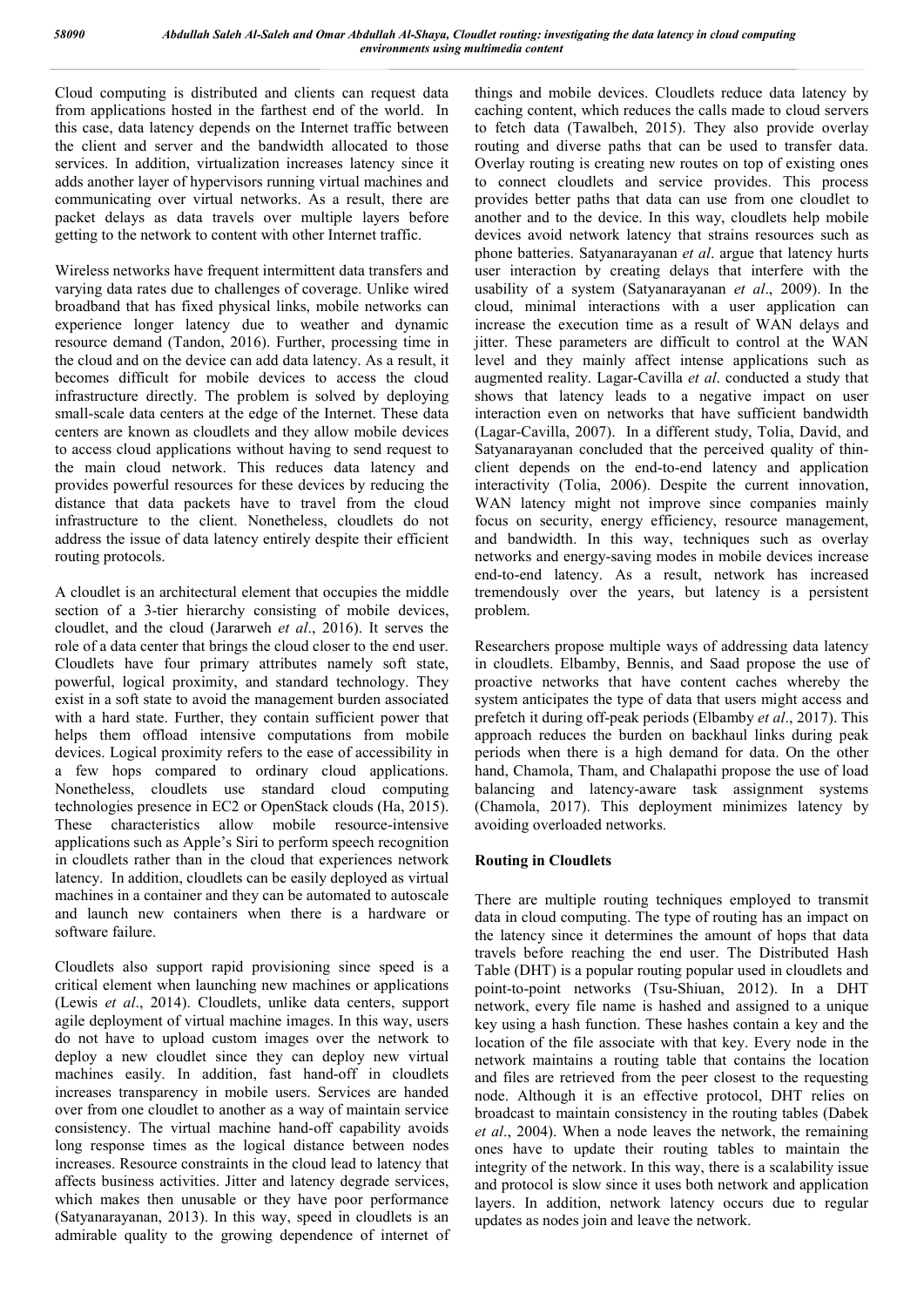Improvements in the traditional DHT protocol implement a DHT algorithm in the network and application layers. This approach reduces the size of routing tables and the time taken to update them (Tsu-Shiuan, 2012; Kuppusamy, 2013). However, the tables in the improved implementation increase latency as they require frequent updates in both layers. Further, merging the tables in the routing and application layers into one improves the performance of this protocol. The combined table contains a key and route entry, which reduces scalability by eliminating the need to maintain two tables. The time taken to retrieve the data and update the tables is also significantly reduced.

Cloudlets compute resource utilization and optimize their parameters to sustain their quality of service by analyzing metrics such as cost and latency on various routes. In some cases, these cloudlets are located close to each other and they support mobile users within a small geographical area. An example of these cloudlets is the mobile cloud hybrid architecture (MOCHA) that can be deployed in an office complex (Mouftah, 2013). This cloudlet can route data to other cloudlets using broadcast techniques over a peer-to-peer network. Broadcast involves sending messages to all nodes in the application and network layers. Every peer in the network has to listen for request from other nodes, which leads to higher data latency compared to DHT protocols. As a result, broadcast is best suited for cloudlets deployed in small networks whose purpose is to test components or transmit data to a limited number of nodes. Wireless technologies improve broadcast routing protocols by limiting it to the application layer (Macharapu, 2017). By default, wireless networks have to broadcast data over the network layer to maintain network consistency. However, limiting cloudlet data routing to the application layer increases the interaction between the network and applications, but there are challenges when the network is significantly large. The networks relying on broadcast routing are flooded by broadcast messages leading to competition with user data. According to Mouftah, cloudlets can use distributed or centralized routing (Mouftah, 2013). In the former, the cloudlets create and maintain the routing table and they periodically broadcast their information to neighboring cloudlets and nodes. Mobile devices also broadcast their user IDs to the available cloudlets and they store the strongest cloudlet ID in their tables. In this way, devices minimize data latency by querying the closest cloudlets. In centralized routing, a central server creates and maintains the routing table. Each cloudlet sends its ID, that of mobile users, and those of neighboring cloudlets to the central server. Simulations conducted on both architectures indicate that distributed routing has lower data latency than centralized routing.

Apart from broadcast and DHT, Sarddar proposed a weightbased routing protocol (Sarddar, 2015). The author proposes a weight-based routing algorithm that selects routes depending on the demand. Improper routing increases data latency in cloudlets and, therefore, the optimal route should be selected depending on the cost and capacity of available links. In this protocol, base stations have link managers whose work is to communicate with the switching center to access link characteristics. The link manager computes the weight factor of every link depending on the cost and capacity. Links with the highest weight are selected as the optimal routes for transmitting data (Prasanna, 2015). The routes are computed every time a mobile device joins the network and selects a base station. However, they are activated when there is data to be transmitted over the network and terminated when the communication ends. This process provides resources ondemand and frees them up for use by other transmitting devices. Traditionally, networks choose the shortest path, but this model can overload a link when there is extensive demand. In the weight-based route selection, the link is not necessarily the shortest path, but it is selected based on the parameters of cost and the available capacity. In this way, a longer path that has the capacity to carry data can reduce data latency compared to selecting the shortest path. Prasana and Keshava argue that data latency in cloudlets can be minimized by deploying cognitive data routing (Prasanna, 2015). The algorithm mainly solves bottleneck problems that increase the time that data packets take to traverse the networks. Cloudlets are heterogeneous and they contain multiple infrastructures, hardware, and technologies. The authors propose a routing protocol that runs in an LTE network that contains a base station and devices. LTE has a high bandwidth and it supports both time division and frequency division duplexing. In this ad-hoc network, the nodes avoid bottlenecks by switching the mobile devices from one infrastructure to another. In this case, the access model changes from cloudlet, to client-server, or to the ad-hoc model depending on the resources available. The outcome is an improved quality of service, reduced data latency, and increased network capacity.

Macharapu states that data latency can be addressed by reducing the number of data packets to be transmitted over a network (Macharapu, 2017). The solution proposes a routing protocol that combines a set of packets into a single one to be transmitted to the end device. The aim is to reduce the energy and delay experienced when transmitting multiple packets over a network. Combining them into one packet reduces transmission energy in both Wi-Fi and cellular transmission energy in both Wi-Fi and cellular communications. The data collection protocol is suitable for users in motions who need to access the enterprise cloud system through Wi-Fi or cellular mobile networks. These networks have varying capacities and combining data packets effectively minimizes the energy and time taken to transfer data.

#### **DISCUSSION**

Cloudlets provide a 3-tiered architecture that allows mobile devices to access data and cloud computing resources. However, data latency is still an issue in mobile cloud computing despite the development of numerous routing protocols that aim at streamlining the flow of data from one device to another and between cloudlets. Routing across multiple networks requires protocols that can select the fastest and most economical path. This requires algorithms that can compute multiple characteristics of the available network and select the path that is most economical. In this way, the weight-based routing protocol proposed by Sraddar has the highest probability of generating the least data latency in the cloudlets (Sarddar, 2015). The proliferation of Internet of things has increased the number of devices seeking to access cloudlets and some of them are highly mobile. This makes it necessary to compute the resources and cost needed to maintain a link and transmit data over the most economical path. The fact that this protocol provisions these links ondemand increases its applicability since cloud services are traditionally accessed on demand.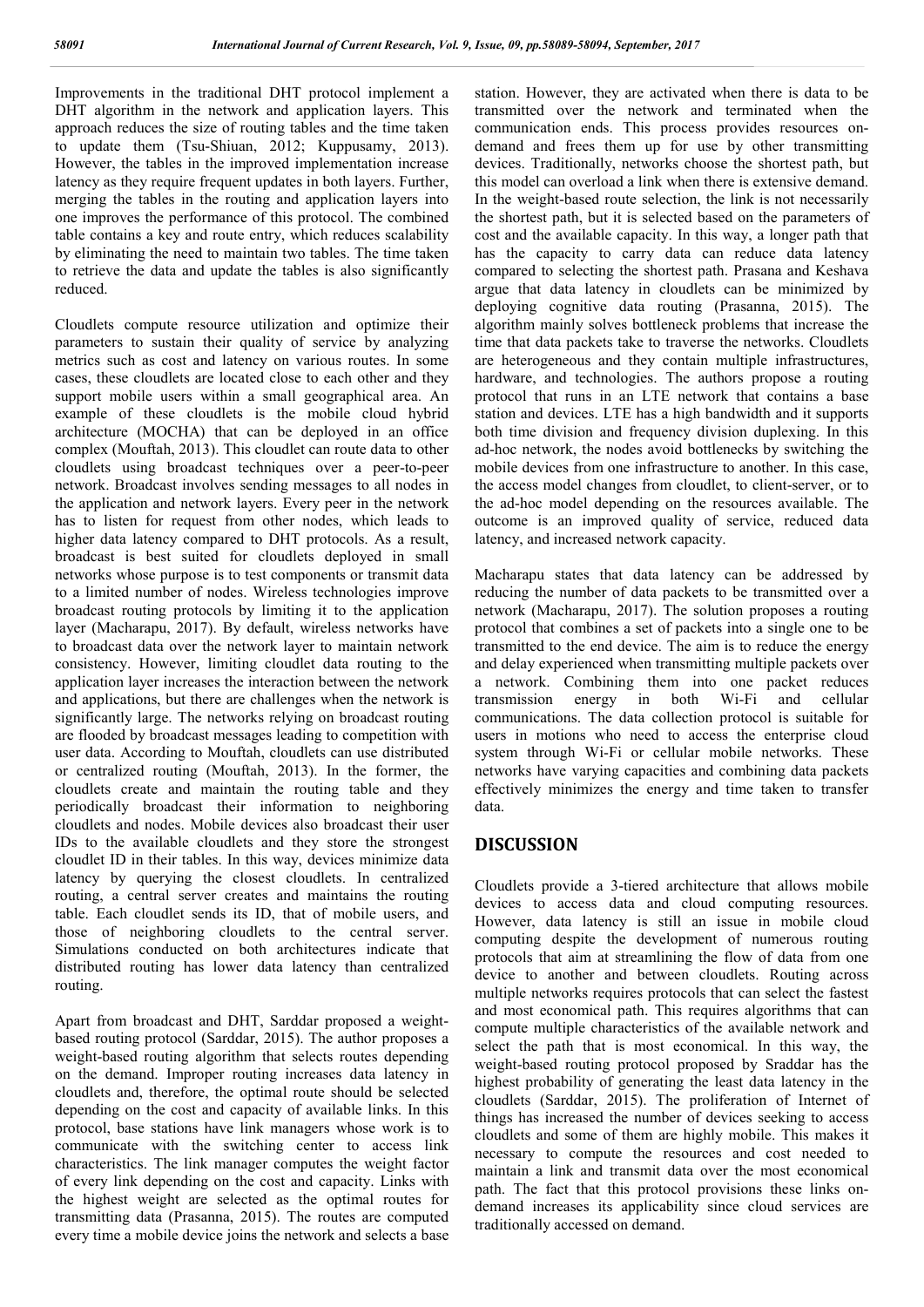On the other hand, distributed routing protocols perform better than centralized ones. Research conducted by Lin (2012) indicates that distributed hash tables are faster than centralized ones. In addition, DHT has lower latency compared to broadcast routing since the latter relies on constantly sending notifications to other nodes to maintain network consistency. However, a distributed hash table protocol maintains consistency over a shorter distance since the nodes only send the keys and the locations of data files. Mouftah reiterates the importance of distributed routing in cloudlets over centralized broadcast routing since the latter relies on constantly sending<br>notifications to other nodes to maintain network consistency.<br>However, a distributed hash table protocol maintains<br>consistency over a shorter distance since t 2013). Hosting information in one location increases data latency as every node has to query the same source. However, distributing the routing tables creates multiple locations that nodes can obtain the necessary data.

The ideal solution to data latency is to deploy a routing protocol that maintains distributed tables and sends data over the most economical link. Mobile devices have limited resources which makes the issue of power and path cost necessary. Saddar states that link managers continuously compute routes depending on demand (Sarddar, 2015). In this case, data packets from distributed locations take the most economic route that is then made available once complete. This approach overcomes the shortcomings of broadcast protocols that are only effective in small networks and send data using the shortest link. Consequently, links have different capacities based on the available bandwidth, which creates the need to balance data transmitted across a network. In moving devices, cloudlets need to perform hand-off as the user moves across different networks. The parameters of these networks might change depending on the infrastructure, which can affect the quality of service. Transmitting data over a weight-based link provides a more potent ways of adjusting capacities to meet the data requirements as users move across cities and institutions. . Hosting information in one location increases data y as every node has to query the same source. However, outing the routing tables creates multiple locations that can obtain the necessary data.<br>
ideal solution to data l is packets from distributed locations take the most<br>route that is then made available once complete.<br>roach overcomes the shortcomings of broadcast<br>that are only effective in small networks and send<br>the shortest link. Conse

Data latency hugely depends on the routing protocol deployed in a cloudlet and researchers have proposed numerous algorithms that can reduce the time taken to transfer data packets over a network. The issue of bottleneck in routing introduced by Prasana and Keshava can be avoided when cloudlets transmit data over a weighted link that has the capacity to carry that data without increasing the overall cost (Prasanna, 2015). Therefore, cloudlets can maintain their Data latency hugely depends on the routing protocol deployed<br>in a cloudlet and researchers have proposed numerous<br>algorithms that can reduce the time taken to transfer data<br>packets over a network. The issue of bottleneck i table and address resource constraints and latency by transmitting data over links that have the necessary capacity as well as the lowest cost.Cloud computing companies mainly focus on security, trust, bandwidth, energy use, and resources. However, improving routing can reduce the time taken to access data in the cloud and create satisfactory user interactions. Therefore, companies and academia need improved routing protocols that are secure, energy efficient, and are intelligent enough to deploy links when needed to avoid latency experienced when retrieving data. ver, improving routing can reduce the time taken to<br>s data in the cloud and create satisfactory user<br>ctions. Therefore, companies and academia need<br>ved routing protocols that are secure, energy efficient,<br>re intelligent en

#### **Implementation and evaluation**

In accordance with the main objective of this study, the communication between the cloud servers and clients via cloudlets has been observed. Cloudlets f intermediary between the clients and cloud distance servers. In order to simulate a real cloud environment and to obtain as accurate results as possible, the implementation deployed 5 virtual machines (1 cloud VM server, 3 VM cloudlets and 1 cloud VM client) over a public network between USA, Italy and Saudi Arabia. The remote cloud VM server was installed in Seattle (USA) with IP address of 67.161.106.95. The model possessed following characteristics: 2.67 GHz Intel Core i5, 1 GB RAM and 20 GB disk, and ran Windows Web Server 2008 and VMware Workstation 9.0. 3 VM cloudlets were installed in Florence, Italy, with shared IP address (79.52.120.186). They had the following characteristics: 1.70 GHz Intel Core i3 4005U, 512 RAM and 10 GB disk, and ran Windows Web Server 2008 and VMware Workstation 9.0. The VM client was installed in Medina, Saudi Arabia, with IP address of 95.187.39.3. It had the characteristics of 2.93 GHz Intel Core 2 Duo CPU, 512 RAM and 5 GB disk, and ran Windows 7 and VMware Workstation 9.0. The high experiment is shown below in Figure 1. nes (1 cloud VM server, 3 VM cloudlets and 1 ent) over a public network between USA, Italy<br>abia. The remote cloud VM server was installed<br>A) with IP address of 67.161.106.95. The model<br>owing characteristics: 2.67 GHz Intel Server 2008 and VMware Workstation 9.0. The VM client was<br>installed in Medina, Saudi Arabia, with IP address of<br>95.187.39.3. It had the characteristics of 2.93 GHz Intel Core 2<br>Duo CPU, 512 RAM and 5 GB disk, and ran Windo



**Fig. 1. The High-Level Architecture of the Experiment Level** 

The work has explored the details of implementation for indepth study of the model. The remote cloud server has been established within a specific machine and at a specific port. The cloudlets have been started in the position where each cloudlet was aware of the location and port of the remote cloud server. Likewise, cloudlets were also aware of the port and location of the other cloudlets. The work has tested the routes between cloudlets and the remote cloud server. It compared the elapsed times and selected the fastest route. The model performed in a following manner: lished within a specific machine and at a specific port.<br>cloudlets have been started in the position where each<br>llet was aware of the location and port of the remote cloud<br>r. Likewise, cloudlets were also aware of the port detain of the other cloudlets. The work has tested the routes<br>between cloudlets and the remote cloud server. It compared the<br>elapsed times and selected the fastest route. The model<br>performed in a following manner:<br>• The cl

- The client asks the cloudlet 1 for the route for some multimedia files.
- If the cloudlet 1 has the requested files, it returns the route (cloudlet 1 IP address).
- If it does not have that files, the cloudlet 1 tries to download the files from many other cloudlets, compares and sends the fastest path to the client. If the cloudlet 1 has the requested files, it returns route (cloudlet 1 IP address).<br>If it does not have that files, the cloudlet 1 tries<br>download the files from many other cloudlets, compaind sends the fastest path to the
- If the cloudlet 2 has that files, it sends files to the cloudlet 1.
- Then, the cloudlet 1 returns the route "(cloudlet 1 IP address), (cloudlet 2 IP address)" to the client.
- If cloudlet 1 asks the remote cloud server, and it is the fastest route, then the remote cloud server sends that files to the cloudlet 1 and the cloudlet 1 returns route for the client "(cloudlet 1 IP address), (remote cloud server IP address)".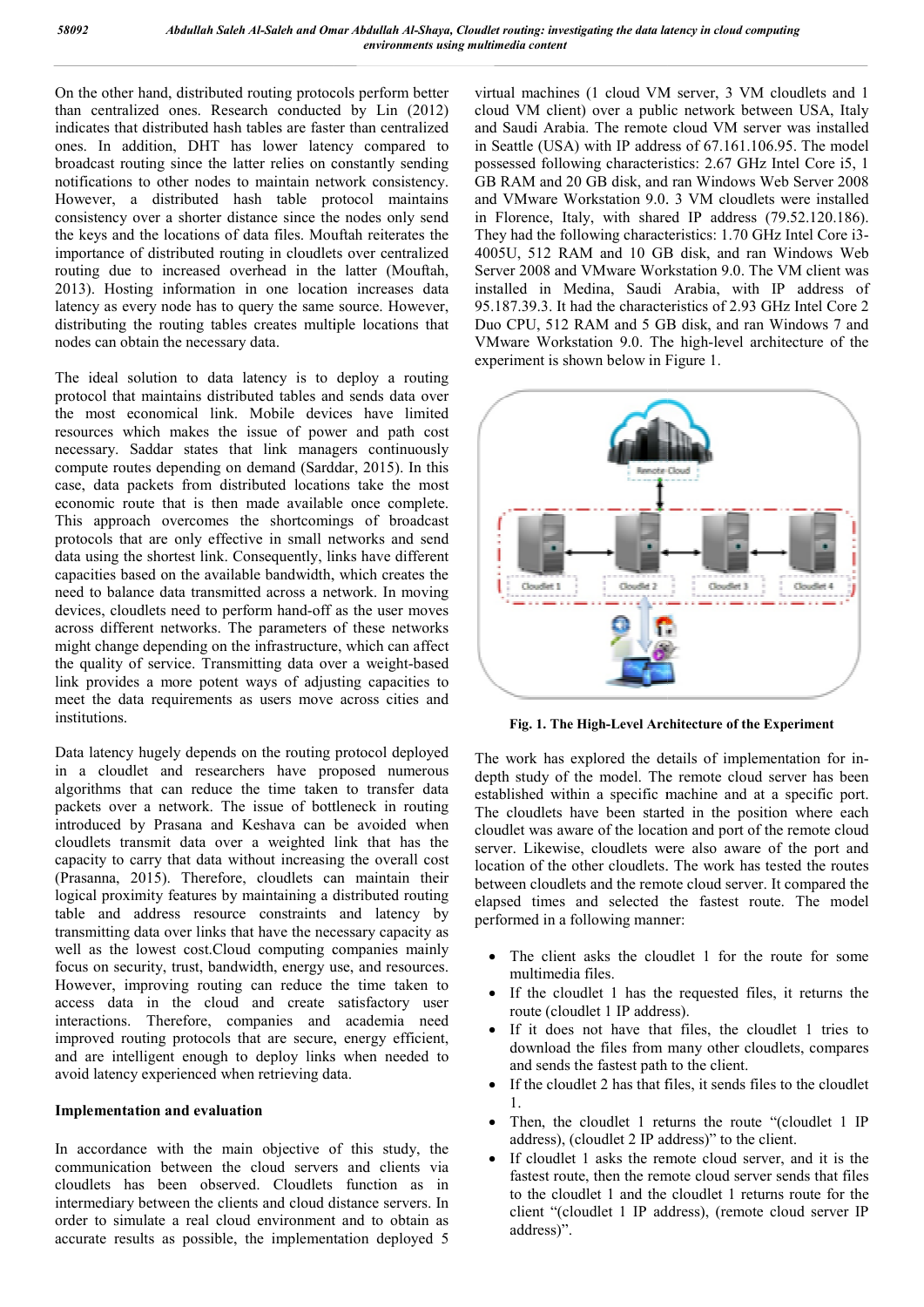The results were collected from 5 virtual machines: 1 as a remote cloud server, 3 as cloudlets, and 1 as client. Screenshot of fastest available route to the client has been obtained for the observation, which has been displayed in Figure 2.

| an CAW-ndow/AyatemU'scendese - Jeva Claret 79.52.1-20.186-2001                                                                                                                                                  | an analysis law<br>m |
|-----------------------------------------------------------------------------------------------------------------------------------------------------------------------------------------------------------------|----------------------|
| Request route for CampleVideo (200x220 inb.mpt<br>网络红毛亚目 1999-1930-11-2000-11-01-2000-2000 - 格罗--美女士--生物称--学校--主义/选择                                                                                            | a.                   |
| 第6月20日发展,他自己影响,我们也一切让我的自己的朋友第一的第一种第一部第一部第一部第一台通信                                                                                                                                                                |                      |
| Route: 79 (52,128,186) 2001<br>$-62.7$ $+61.106$ $-95.1222$                                                                                                                                                     |                      |
| Responsible mostles form fit, must                                                                                                                                                                              |                      |
| <b>Margaret III - 1979 - 1939 - 1939 - 1940 - 1940 - 1950 - 1950 - 1950 - 1950 - 1950 - 1950 - 1950 - 1950 - 1950</b><br>一、西学、田秀生、田田県、守護士を定用す                                                                   |                      |
| Request route for fil no?<br>$= 67.161.106.3511234$<br>Maximum 179 52 178 188 1200 1                                                                                                                            |                      |
| Bearnest route for FIL could                                                                                                                                                                                    |                      |
| $-677.161.106.751114$<br>- 「アナ、国語、主義群」、主義等に交換事業<br>「マタ」をは……1次数で1時16日交通数は<br><b>November 11</b>                                                                                                                  |                      |
| Resumes route for Samstellides 19882208 Sea Sea                                                                                                                                                                 |                      |
| $-75.5$ $-5.2$ $-1.20$ $-100$ $-1200$<br>672.161.106.25-11234<br>Rosete : 79.52.120.188.2000<br>I                                                                                                               |                      |
| Beamest route for<br>- 79.52.120.186.12000<br><b>Marsison 1 - 1999 - 1998 - 1999 - 1999 - 1999 000 000</b><br>第7章: 毛病生,血细胞与细胞血压结核体<br><b>STATE</b>                                                              |                      |
| For SampleDideo 1200x720 inb.not<br>How considered the constant than                                                                                                                                            |                      |
| 672.161.186.75 11234<br>279 、「日立、生之神」、生神名:121時時期<br>第6998年1 - 学生、52 - 1288、1816 128831<br><b>STATE</b><br>$\overline{\phantom{a}}$                                                                              |                      |
| Request route for final                                                                                                                                                                                         |                      |
| Locus Location research 12,000 L<br>Roseter: 77.52.1200.101612001<br><b>STAR</b><br>Recovered possible for \$28, and                                                                                            |                      |
| Roseter 1 79 52 120 100 1016 20001<br>$-67.101.100.7001.$                                                                                                                                                       |                      |
| 14-4-12095720 2-5-x page<br>Reguest route for Samplett                                                                                                                                                          |                      |
| - 松沢にまるましま時間に学校は主任時期<br>Монко I 99 . 62 . 120 . 18 6 : 2001                                                                                                                                                     |                      |
| Responsible mouther form file mpdf                                                                                                                                                                              |                      |
| $= 67.161.106.3611234$<br>Novice   99 - 99 - 199<br>10 La page 11 pe 13                                                                                                                                         |                      |
| Library 1 2010 Block 2010 Sandar ranged<br><b>Bassings and</b><br><b>STORES</b><br><b>COL</b><br><b>STATISTICS</b><br>$= 6.71, 164, 106, 165, 18234$<br>- 99 582 120 100 12000<br>网络绿灰褐 计二字字 人名尼 人名尼赫人姓 网络主义精神生 |                      |
| Resuest route for fill.null                                                                                                                                                                                     |                      |
| 网络科考斯兰 学学会系统 计主题数字系统 机定期数化<br>- 67、161、100、2010、2010                                                                                                                                                            |                      |
| Request poute for SampleVideo_1200x720_1mb.ng4                                                                                                                                                                  |                      |
| 67.161.106.95.12234<br>ー、今年に出会しまで終しま開始は文明時代<br>Marsison   179 - 52 - 129 - 129 - 139 - 139<br>$\sim$<br>Request route for fig.np3                                                                               |                      |
| 672.161.186.7511234<br>(29) 、四2) 、12年、18年、12月時間<br>$rac{1}{2}$<br>第6998年1 - 学生、52 - 1288、1816-128831<br>$\frac{1}{2} \left( \frac{1}{2} \right) \left( \frac{1}{2} \right)$                                     |                      |
| Request route for Files                                                                                                                                                                                         |                      |
| Locale Increase (2001)<br>Route: 77.52.128.184.12001<br><b>COL</b>                                                                                                                                              |                      |
| Services of providers<br><b>State St</b>                                                                                                                                                                        |                      |
| Rosete : 79 - 52 - 120 - 136 5 128 5 1<br>67、五63、1006、775=12710<br>Because of reactor for financial                                                                                                             |                      |
| $-62.161.106.2511224$<br>Noute: 79.52.128.186.12001                                                                                                                                                             |                      |
| Beaument route for F7, noll                                                                                                                                                                                     |                      |
| 67.861.106.75:1234<br><b>Marsister II</b><br>$\sim$<br>- 775                                                                                                                                                    |                      |
| Becomes repute for f12.ppf<br>$-67.161.1067511234$                                                                                                                                                              |                      |
| - 「アナ」「三菱」を受験し、生産者に交換事業<br>网络绿皮柳 1 「学生」反常 … 生活器 … 生理 6-1 足精精生<br>Resuest route for Samulet<br>Edward ESISBN V208-3 miles recent                                                                                 |                      |
| $-751.52.128.188.12882$<br>$-0.72.161.10625.01234$<br>Rosete : 79.52.120.186.2800                                                                                                                               |                      |
| PROBLEM SHOW, PUMP<br>Becomes it request from                                                                                                                                                                   |                      |
| 一、传学,其实生,其他的小学院工业部门生<br>Marsison 1 - 278 - 531 - 1398 -<br>1010110-112210-0092                                                                                                                                  |                      |
| Request route for fifteral<br>$-67.161.106.7511234$<br>网络新闻画片 "罗斯,反常,生活都,生用'陈玉笔精精生                                                                                                                              |                      |
| Resource coute for f19, and                                                                                                                                                                                     |                      |
| $-67.161.1067511234$<br>Rowstwin 771-52-1200-1010-12000                                                                                                                                                         |                      |

**Fig. 2: Capture of a Client Session, Getting the Fastest Route**

#### **Conclusion**

Cloudlets sit at the edge of the Internet and provide mobile devices with a faster way of accessing cloud computing resources. They reduce the hops needed to access the cloud by occupying the middle layer of the 3-tiered architecture. However, data latency in cloudlets is still an issue mainly due to the routing protocols employed. Broadcasting protocols are suitable for small networks, but the constant updates among nodes throttle the bandwidth needed to transmit data. DHT overcome the problem of broadcasting by maintaining key values in every node that identify the location of data files contained in that network. Further, a weight protocol selects routes depending on the capacity of a link and the costs of the path needed to transmit data. This overcomes the shortcomings of relying on the shortest path that can be overwhelmed by a high data flow. However, combining distributed routing tables and weighted routing can reduce data latency in cloudlets further. Applications would send data over links with the necessary capacity and distributed tables reduce calls to the same location. e 3-tiered architecture.<br>still an issue mainly due<br>roadcasting protocols are<br>constant updates among<br>l to transmit data. DHT<br>ing by maintaining key<br>he location of data files<br>a weight-based routing

#### **REFERENCES**

- Armbrust, M., Fox, A., Griffith, R., Joseph, A. D., Katz, R., Konwinski, A., Lee, G., Patterson, D., Rabkin, A., Stoica, I. and Zaharia, M. 2010. "A view of cloud computing," *Commun. ACM*, vol. 53, no.4, pp. 50-58, 2010. inks with the necessary capacity and distri<br>
ralls to the same location.<br> **REFERENCES**<br>
Armbrust, M., Fox, A., Griffith, R., Josep<br>
Konwinski, A., Lee, G., Patterson, D., Ra<br>
and Zaharia, M. 2010. "A view of<br>
Commun. ACM,
- Asrani, P. 2013. "Mobile Cloud Computing", *International Journal of Engineering and Advanced Technology* , Vol. 2, no. 4.
- Ch. S. Prasanna, and M. C. Keshava, 2015. "Data Routing Algorithm in Mobile Cloud Computing Network" in *International Journal of Engineering Research &*  Technology (IJERT), vol. 4, no. 4, pp. 915-918.
- Chamola, V., Tham, C. K. and Chalapathi, G. S. S. 2017. "Latency aware mobile task assignment and load balancing for edge cloudlets," *IEEE International Conference on Pervasive Computing and Communications Workshops (PerCom Workshops)*, pp. 587-592.
- Dabek, F., Li, J., Sit, E., Robertson, J., Kaashoek, M. F. and Morris, R. 2004. "Designing a DHT for Low Latency and High Throughput." in *NSDI*, vol. 4, pp. 85-98. Li, J., Sit, E., Robertson, J., Kaashoek, M.<br>R. 2004. "Designing a DHT for Low Laten<br>roughput." in *NSDI*, vol. 4, pp. 85-98.
- Elbamby, M. S., Bennis, M. and Saad, W. 2017. "Proactive bamby, M. S., Bennis, M. and Saad, W. 2017. "Proactive Edge Computing in Latency-Constrained Fog Networks," in *arXiv, preprint*, vol. 1704.06749.
- Fernando, N., Loke, S. W. and Rahayu, W. 2013. "Mobile 2013. cloud computing: A survey," *Future generation computer*  systems, vol.29, no. 1, pp. 84-106.
- Ha, K. and Satyanarayanan, M. 2015. "Openstack++ for cloudlet deployment," *School of Computer Science Carnegie Science Mellon University Pittsburgh* .
- Huang, D. 2011. "Mobile cloud computing." In IEEE  $COMSOC$  *Multimedia Communications* Committee (MMTC) E-Letter 6, no. 10, pp. 27-31. *Technical*
- Jararweh, Y., Doulat, A., AlQudah, O., Ahmed, E., Al-Ayyoub, M. and Benkhelifa, E. 2016. "The future of mobile Ayyoub, M. and Benkhelifa, E. 2016. "The future of mobile cloud computing: Integrating cloudlets and Mobile Edge Computing," *23rd International Conference on Telecommunications (ICT)*, pp. 1-5. *Conference*
- Kuppusamy, K. and Mahalakshmi, J. 2013. "A Survey on uppusamy, K. and Mahalakshmi, J. 2013. "A Survey on Routing Algorithms for Cloud Computing", in *International Journal of Computer Applications (IJCA), Proceedings on Journal of Computer Applications (IJCA), Proceedings on International Conference on Computing and information Technology (IC2IT)* (4): 5-8.
- Lagar-Cavilla, H. Andrés, N. Tolia, E. Lara, M. Satyanarayanan, and D. O'Hallaron, 2007. "Interactive resource-intensive and D. O'Hallaron, 2007. "Interactive resource-intensive applications made easy," In *Proceedings of the ACM/IFIP/USENIX International Conference on ACM/IFIP/USENIX Middleware*, pp. 143-163.
- Leavitt, N. 2009. "Is Cloud Computing Really Ready for Prime avitt, N. 2009. "Is Cloud Computing Really Re<br>Time?," in *Computer*, vol. 42, no. 1, pp. 15-20.
- Lewis, G., Echeverría, S., Simanta, S., Bradshaw, B. and Root, J.2014. "Tactical Cloudlets: Moving Cloud Computing to the Edge," IEEE Military Communications Conference, pp. 1440-1446.
- Macharapu, M. 2017. "Survey on Efficient Routing Techniques in Cloudlets," in Techniques in *International Journal of*  Advanced Engineering Research and Applications (IJA-*ERA*), vol. 3, no. 3, pp. 117-124.
- Mouftah, H. T. 2013. "Communication Infra Infrastructures for Cloud Computing.
- Quwaider, M. and Jararweh, Y. 2013. "Cloudlet-based for big data collection in body area networks," 8th International Conference for Internet Technology and Secured *Transactions (ICITST-2013)*, pp. 137 137-141.
- Sarddar, D., Bose, R. and Sahana, S. 2015. "A novel approach on weight based optimized routing for mobile cloud computing," in *Brazilian Journal of Science and* Technology, vol. 2, no. 1, pp. 1-12.
- Satyanarayanan, M. 2013. "Cloudlets: at the leading edge of ttyanarayanan, M. 2013. "Cloudlets: at the leading edge of cloud-mobile convergence,"In *Proceedings of the 9th* international ACM Sigsoft conference on Quality of software *architectures*, pp. 1-2.
- Satyanarayanan, M., Bahl, P., Caceres, R. and Davies, N. 2009. "The Case for VM-Based Cloudlets in Mobile 2009. "The Case for VM-Based Cloudlets in Mobile Computing," in *IEEE Pervasive Computing* , vol. 8, no. 4, pp. 14-23.
- Shiraz, M., Gani, A., Khokhar, R. H. and Buyya, R. 2013. "A Review on Distributed Application Processing Frameworks Review on Distributed Application Processing Frameworks in Smart Mobile Devices for Mobile Cloud Computing," in *IEEE Communications Surveys & Tutorials*, vol. 15, no. 3, pp. 1294-1313.
- Tandon, R. and Simeone, O. 2016. "Cloud-aided wireless networks with edge caching: Fundamental latency trade-offs